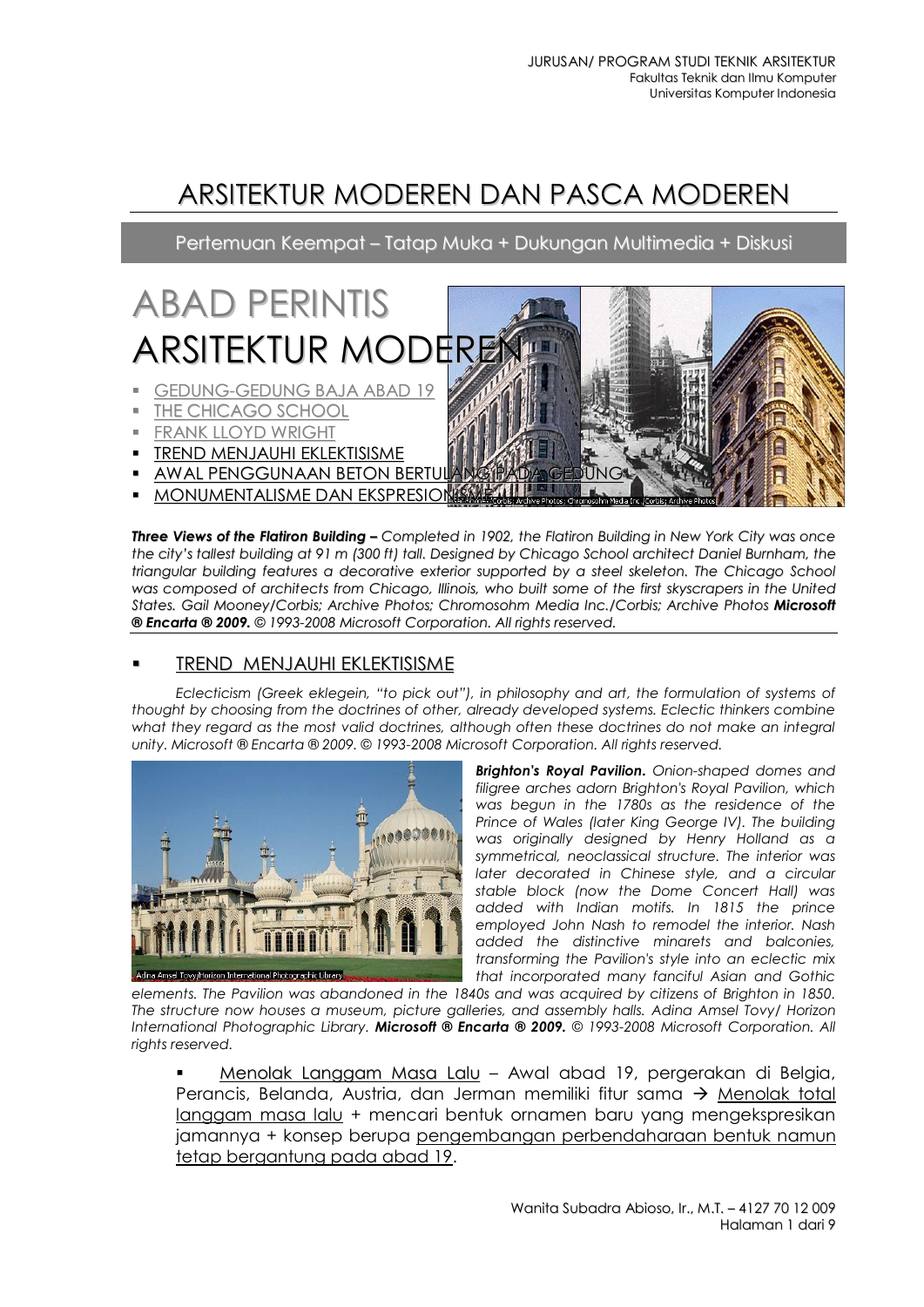- Dua Opini muncul pada saat itu :
	- 1. Eklektisisme abad 19 harus disingkirkan  $\rightarrow$  Merupakan opini individu yang menyerang di sepanjang abad tersebut.
	- 2. Setiap Langgam Baru akan muncul secara bertahap dari langgam sebelumnya  $\rightarrow$  Otto Wagner, 1895: "Metoda Konstruksi Baru, Material Baru, Masalah-masalah Manusia Baru pun akan menuntut perubahan pada BENTUK-BENTUK eksisting" > Hal ini merupakan tantangan bagi diktum Louis Sullivan : *"Form Follow Function"*.

 Ornamen Bukan Pemikiran Arsitektur Moderen – Penekanan penggunaan ornamen bukan pemikiran AM karena menentang tradisi. Hal ini yang memberi jalan menuju pemecahan baru bagi arsitektur seperti *JUGENDSTIL* (Bahasa Jerman untuk *Youth Style*).

 Jugendstil – Pergerakan di Jerman, 1896, muncul sejak terbit majalah Die Jugend ("*The Youth*") di Munich. Di pusat Jugendstil ini lahir *MUNICH GROUP*: Peter Behrens, Eckmann, Obrist, Pankok, Paul, dan Riemerschmid dengan karya-karya SENI TERAPAN dan PERABOTAN. ORNAMEN TIDAK ASLI banyak dipakai oleh para fotografer yang tergabung dalam Studio Elvira, didirikan oleh August Endell, 1897 – 1898.

 Arsitek Moderen Pencipta Lingkungan Buatan Bagi Umat Manusia – Selain merancang arsitek harus *fitting* perabotan dan perlengkapan lainnya. ARSITEK MODEREN = PENCIPTA LINGKUNGAN BUATAN BAGI MANUSIA. Tokoh-tokohnya: Philip Web, Shaw and Vosey, Charles Rainie Mackintosh, Glasgow School of Art, 1868 – 1928, Skotlandia terkenal di Eropa dengan pekerjaan seni yang mempengaruhi Sezession, Otto Wagner, Vienna, Austria.

Art Noveau = New Art - Pergerakan *Jugendstil* berkembang pula di Negaranegara berbahasa Jerman terutama di Munich, Darmstadt, dan Weimar serta Vienna (Austria), Eropa Barat meliputi Perancis dan Belgia. *SEZESSION* – Austria, *STYLE LIBERTY* – Italia, MODERNISMO - Spanyol. Bertujuan mencari SENI YANG BEBAS DARI SEJARAH.

*Art Nouveau (French for "new art") movement in Western art and design, which reached its peak during the 1890s. Hallmarks of the art nouveau style are flat, decorative patterns; intertwined organic* 





Wanita Subadra Abioso, Ir., M.T. – 4127 70 12 009 Halaman 2 dari 9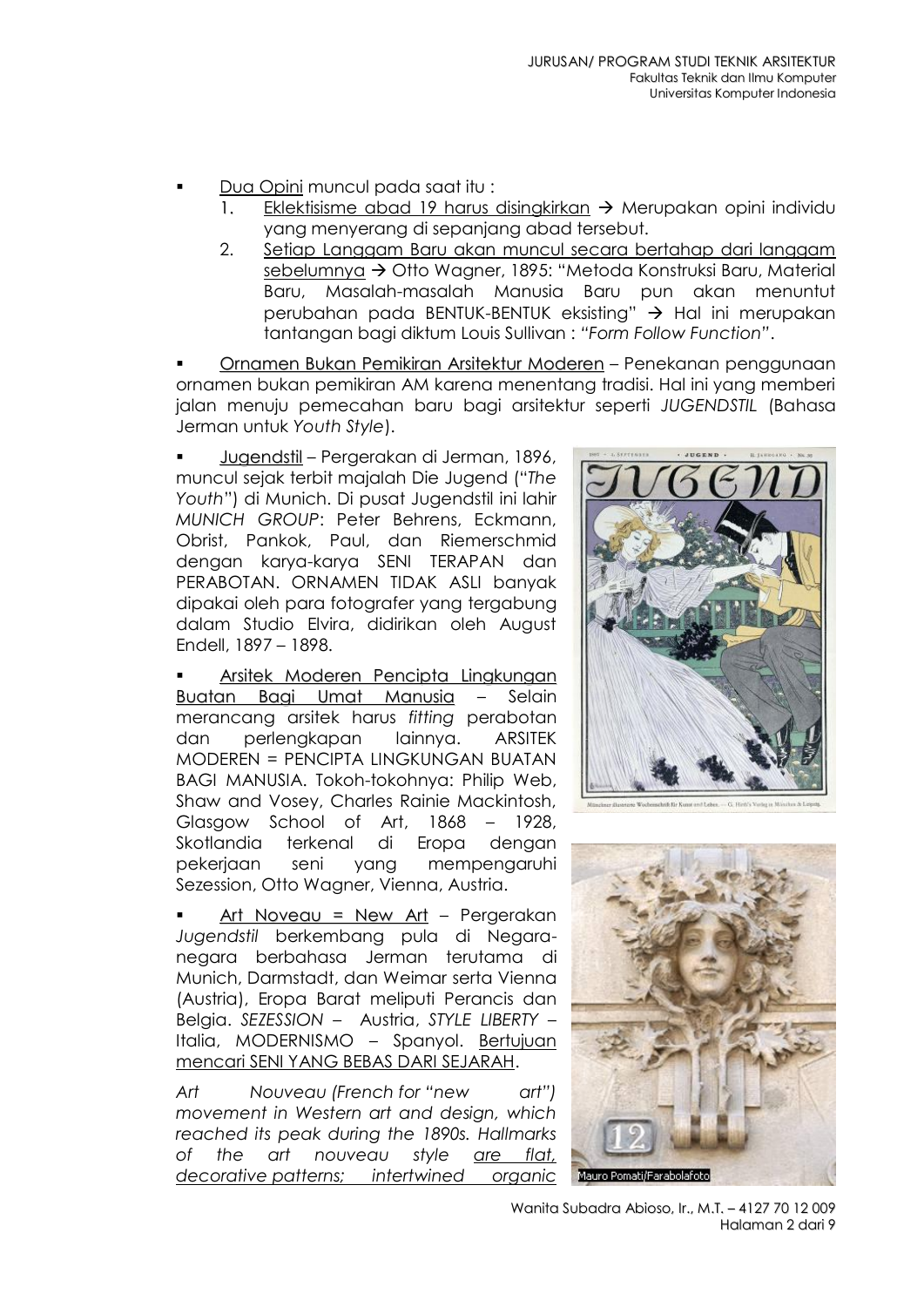*forms such as stems or flowers; an emphasis on handcrafting as opposed to machine manufacturing; the use of new materials; and the rejection of earlier styles. In general, sinuous, curving lines also characterize art nouveau, although right-angled forms are also typical, especially as the style was practiced in Scotland and in Austria. The art nouveau movement in Spain is best exemplified in the work of Catalan architect Antoni Gaudí i Cornet, whose designs represent a highly personal response to the art nouveau ideas of his time. Gaudí created one of his most eccentric works in the Templo Expiatorio de la Sagrada Familia (Church of the Holy Family, begun in 1883, construction ongoing) in Barcelona.*



*Detail of Art Nouveau Decoration. This detail of a door decoration from a building constructed in the early 20th century in Milan, Italy, illustrates the stylistic themes associated with art nouveau. The handcrafted intricacy of the work reflects the reaction of art nouveau artists against the rise of machine-made designs. The soft features of the human face and the robust pattern of leaves illustrate the importance of naturalistic representation. Depictions of flora were so integral to the movement that in Italy art nouveau was also known as stile floreale (floral style). Mauro Pomati/Farabolafoto. Microsoft ® Encarta ® 2009. © 1993-2008 Microsoft Corporation. All rights reserved.*

*Gaudí's Sagrada Familia. The Sagrada Familia (Holy Family) is a church in Barcelona, Spain,*  designed by Catalan architect Antoni Gaudí y Cornet. Construction began in 1883, but the *church remained unfinished during Gaudí's lifetime. Courtesy of Silvia Mattioli. Microsoft ® Encarta ® 2009. © 1993-2008 Microsoft Corporation. All rights reserved.*

 Perjuangan Artistik – Inggris, John Ruskin dan William Morris, sangat berpengaruh di Eropa, bagi mereka MESIN MUSUH SEGALA BUDAYA. Melalui *honest craftsmanship* memprotes produksi masal yang akan merusak segala jenis bentuk. Produk pabrik dapat menghancurkan nilai-nilai peradaban, tanpa menyadari bahwa mesin adalah alat yang apabila digunakan secara benar dapat menawarkan masa depan yang baik.



 Red House – Crafts Versus Alam – John Ruskin, 1819 – 1900, dan William Morris, 1834 – 1896, pengikut *Jugendstil* dan *Art Noveau* di Inggris. Aktif di paruh kedua abad 19 dalam usaha mengatasi kebingungan untuk memilih bentuk antara KEMURNIAN DAN KESEDERHANAAN KERAJINAN TANGAN versus KECANTIKAN MATERIAL ALAMI. Philip Webb,

1859, membangun *RED HOUSE*, Bexley Heat, untuk William Morris dengan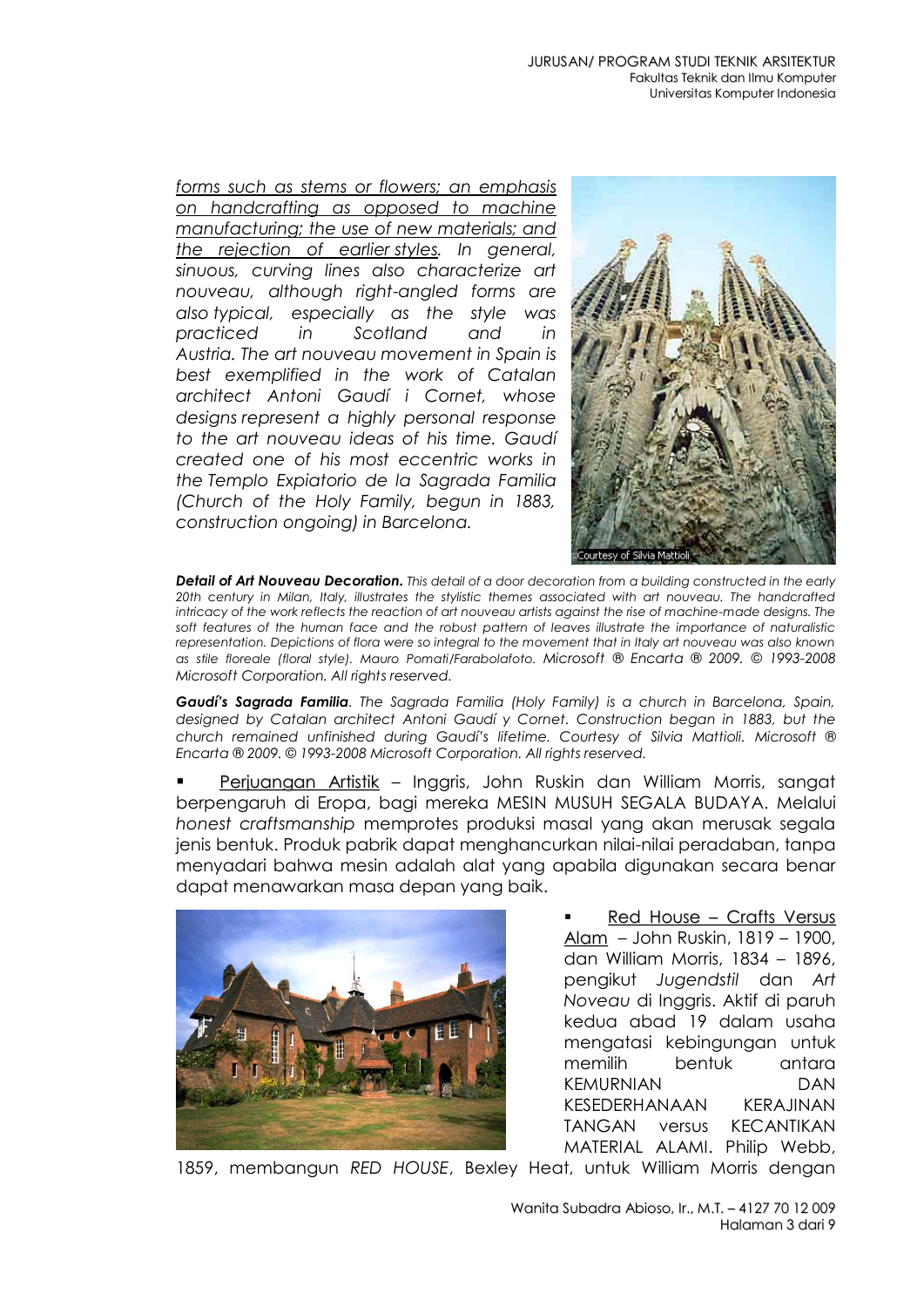

komposisi spasial yang segar dan tidak konvensional. Penerapan pendekatan baru bagi perancangan dan konstruksi arsitektur rumah tinggal = *domestic revival*.



 Dasar-Dasar Perancangan Arsitektur – Otto Wagner, Adolf Loos, Hendrik Petrus Berlage, Henry van de Velde, menemukan aspirasi kuat akan pentingnya DASAR-DASAR PERANCANGAN ARSITEKTUR BARU di balik pencarian ORNAMEN KONTEMPORER.

 Organisme – Eksperimen arsitektural yang signifikan di Inggris. Konsep baru rancangan Rumah Tinggal: EKSPRESI EKSTERNAL TUMBUH DARI KEBUTUHAN INTERNAL. Contoh: *Hall* dua lantai diterapkan sebagai fitur spasial dasar ditujukan bagi orientasi ruang-ruang yang terkomposisi secara bebas di sekitarnya. Rancangan-rancangan gedung saat itu mendobrak konvensi DENAH SIMETRIS dan PAMERAN KULIT LUAR sekaligus untuk pertama kalinya mengekspresikan bahwa FUNGSI MERUPAKAN *ORIGINATOR* BENTUK TERTINGGI.

 Ekspresi *Architectonic* – Pameran seni kontemporer, 1901, Mathildenhohe, Darmstadt *revival* = penggunaan kembali seni di bawah kepemimpinan arsitektur  $\rightarrow$  kolaborasi antara seni dan arsitektur. Setiap artis diberi kesempatan untuk mengolah dan mendandani rumah mereka masing-masing. Joseph Olbrich merancang seluruh koloni artis dengan ekspresi *ARCHITECTONIC* yang sampai saat ini masih mendominasi Darmstadt.

 Tokoh, Teori dan Konsep Era Trend Menjauhi Eklektisisme

> Fantasi – Antonio Gaudi, 1852 – 1926, arsitek, Spanyol, KAYA AKAN FANTASI DAN INOVASI YANG TIDAK BIASA. *FLOWING LINE JUGENDSTIL* diterjemahkan ke dalam bentuk 3D AGAR TETAP KONSISTEN PADA SENI PLASTIS,



Halaman 4 dari 9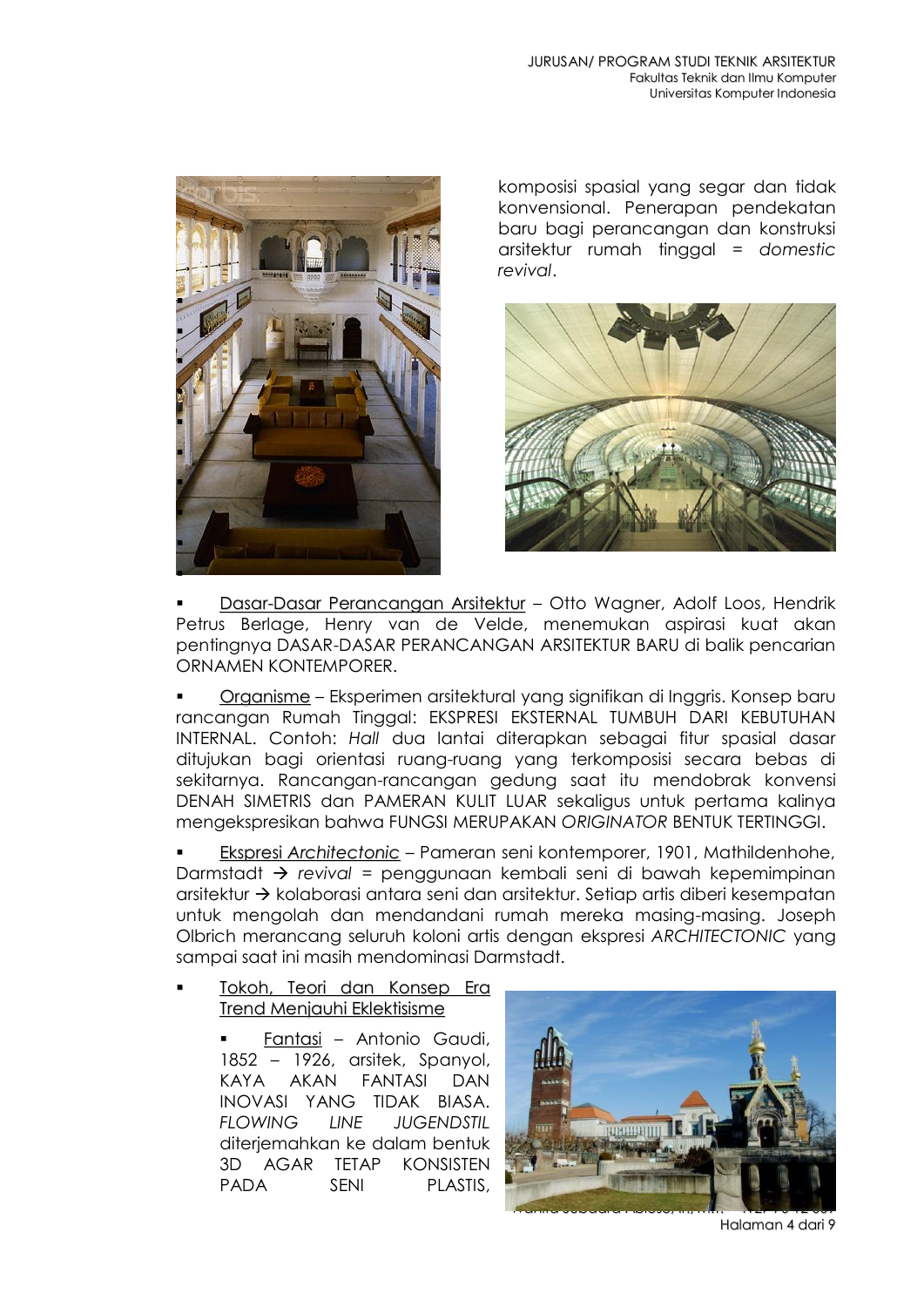menghasilkan karya yang sangat EKSPRESIF.

 Proporsi dan Plastisitas – Adolf Loose, 1870 – 1933, arsitek, Vienna, Austria, menentang keras dekorasi Jugendstil. Semakin kuat menentang dekorasi semakin signifikan penerapan PROPORSI ANTARA



BUKAAN KACA DAN DINDING MASIF PADA RANCANGANNYA PLASTISITAS.



 Teknik dan Budaya Baru – Henry van de Velde, 1863 – 1957, pelukis, Belgia masuk kancah di awal abad 19. Terinspirasi positif para arsitek Inggris John Ruskin dan William Morris: TANPA TEKNIK TIDAK MUNGKIN DITEMUKAN BUDAYA BARU. Objek bermanfaat yang diciptakan berdasarkan prinsip konstruksi rasional dan logis dapat mencapai esensi *beauty* baik secara mendasar maupun secara ultima yaitu *STRUCTURALLY CORRECT DESIGN*.

 Teori Arsitektur Moderen – Otto Wagner, 1841 – 1918, arsitek, Vienna, Austria, mengemukakan teori arsitektur moderen: BENTUK MODEREN HANYA MUNGKIN MENGGUNAKAN MATERIAL DAN METODA KONSTRUKSI DI MASANYA. Namun pada akhirnya Wagner sangat dipengaruhi arsitektur Renaisan dan Barok.

 Truth *–* Hendrik Petrus Berlage, 1856 – 1934, arsitek, Belanda, kembali kepada kebenaran untuk meraih ESENSI ARSITEKTUR = *TRUTH*. Seni bangunan gedung adalah seni mempersatukan berbagai elemen ke dalam keseluruhan untuk menciptakan RUANG.

#### AWAL PENGGUNAAN BETON BERTULANG PADA GEDUNG

Beton Bertulang

 Beton Bertulang (BB) – Terdiri atas BETON dan batang bundar BAJA Ø 8 – 32 mm. BB kombinasi kekuatan TARIK (*TENSION*) BAJA + TEKAN (*STRESS* atau *COMPRESSION*) BETON yang bertindak sebagai pelindung baik terhadap api maupun korosi.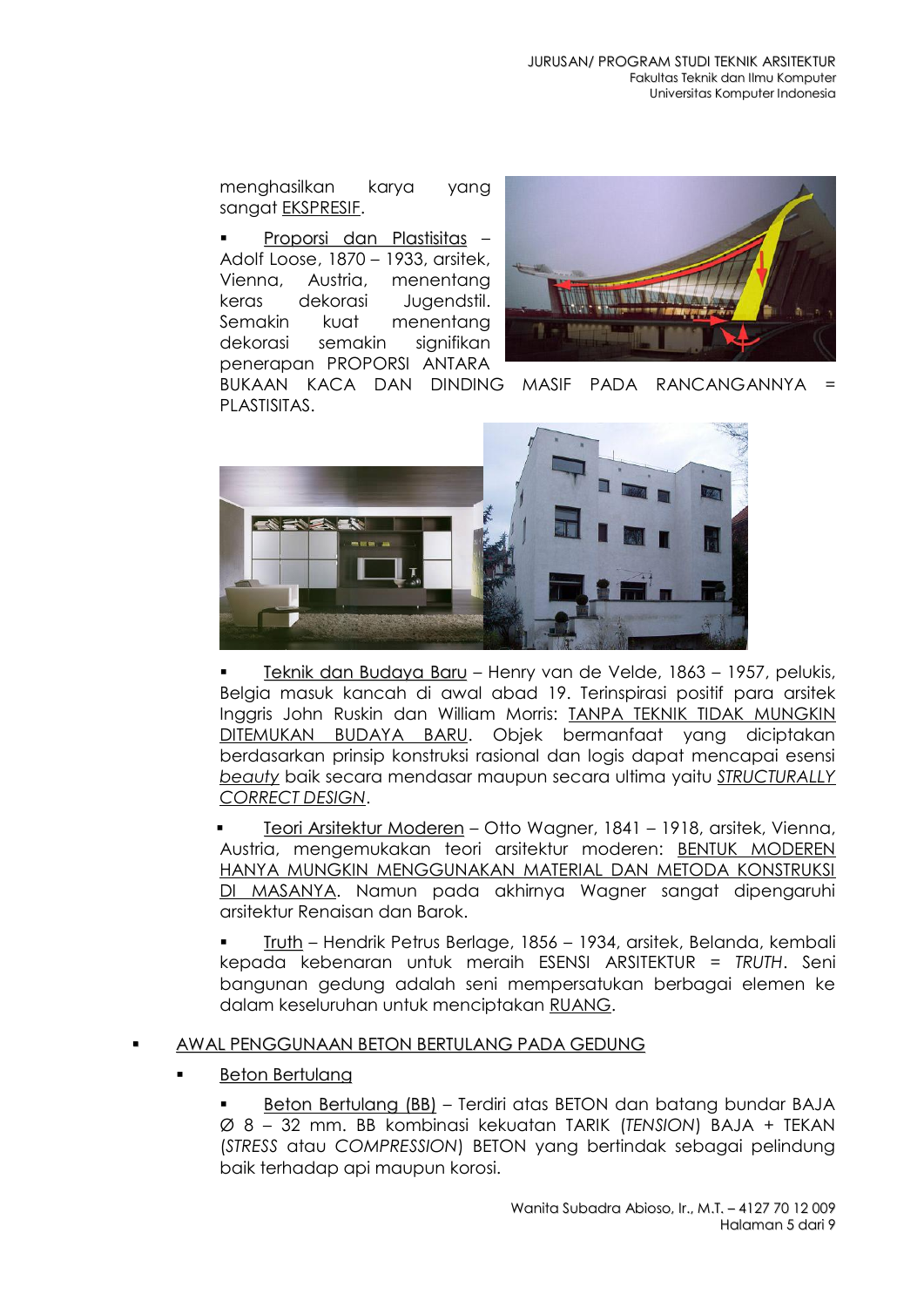Beton Bertulang Sebagai Basis Struktural– BAJA satu-satunya material baru yang dikenal sampai abad 19. Teori BB dikenal sejak awal paruh kedua abad 19. Penggunaan sebagai BASIS STRUKTURAL pertama kali oleh François Hennebique (FH), 1842 – 1921, Perancis, di dekade akhir abad 19, kredit diperolehnya karena memperkenalkan BB sebagai material baru eksklusif.

Rangka Beton Bertulang dan Plastisitas - FH orang pertama yang membangun gedung menggunakan rangka BB mulai dari PONDASI sampai ATAP. BALOK dan PELAT dikembangakan sebagai bentuk konstruksi tipikal BB. PELAT dianggap sebagai PENDUKUNG BEBAN EFEKTIF karena berfungsi sebagai lantai sekaligus langit-langit. Dapat dicetak dalam beragam bentuk atau PLASTIS. BAHAYANYA dapat untuk meniru bentuk-bentuk masa lalu yang tidak bermanfaat secara struktural. **FH** terpuji karena menggunakannya sesuai kebutuhan.

#### Penggunaan Beton Bertulang

 Pengguna Beton Bertulang Pertama – Joseph Monier, 1823 – 1906, Perancis. Menggunakan BB pertama kali pada tangki, pipa, dan bantalan rel kereta api. Hak paten pertama atas SISTEM GEDUNG diperoleh tahun 1867, namun gagal mempatenkan FUNGSI STRUKTURAL BAJA PADA BB.

Arsitek Beton Bertulang Pertama – Auguste Perret, 1874 – 1954,

Perancis. Mengembangkan BENTUK KARAKTERISTIK BB. Kualitas PRAKTIS dan LUGAS gedung pertamanya tidak kehilangan efektifitasnya sampai saat ini. Rumah Tinggal, 1903, Rue Franklin, Paris, Perancis, menggunakan BEBERAPA KOLOM sebagai elemen struktur pendukung vertikal, sehingga ruang di setiap lantai dapat diatur sesuai keinginan menggunakan



PARTISI, langkah awal *OPEN FLOOR–PLAN*.

 Le Corbusier – Salah satu MASTER AM. Memperoleh ilmu dari Auguste Perret yang mempelajari SIGNIFIKANSI DAN POTENSIALITAS BB. Menjadikan *OPEN PLAN* sebagai basis penting bagi FILOSOFI ESTETIKA-nya.

 Amerika Utara – Awal abad 20, Amerika Utara, penggunaan BB oleh para *engineers* meningkat terutama untuk pabrik. Selain ARSITEKTUR EKLEKTIK, *THE CHICAGO SCHOOL* banyak mempengaruhi rancangan gedung tunggal. Semula tidak ada pengikut padahal di Eropa struktur baru tersebut memperlancar jalan menuju AM. *American Grain Silos*, kreasi AM, dipublikasikan oleh Walter Gropius melalui buku tahunan *Deutsche Werkbund* dan mendapat pujian dari Le Corbusier atas BENTUK STEREOMETRIK SEDERHANA-nya.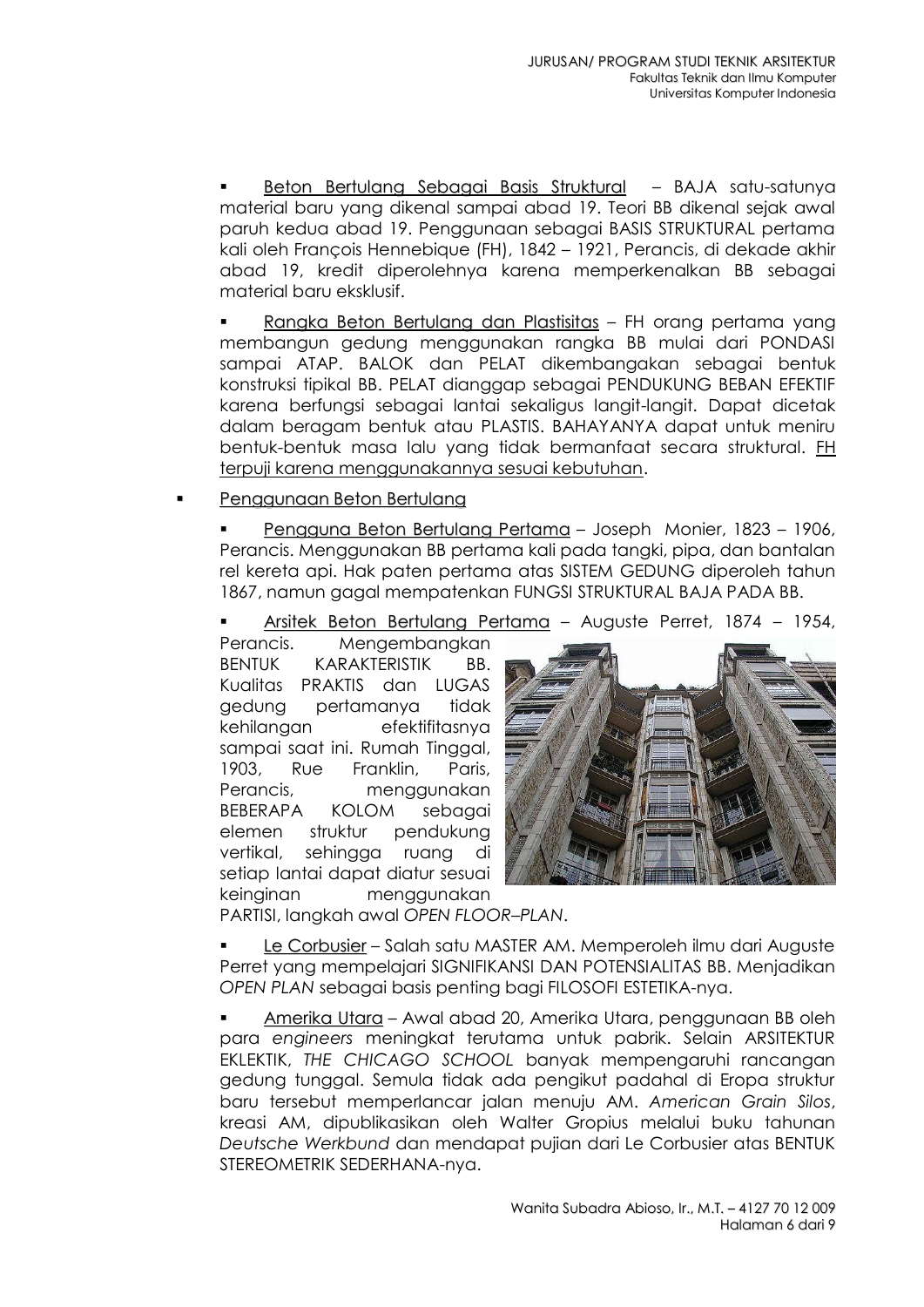Arsitektur dan Beton Bertulang

 Struktur dan Bentuk – Elemen Struktural dan Non Struktural – **Auguste Perret** memiliki kombinasi INTUISI KREATIF seorang arsitek + KETRAMPILAN TEKNIS seorang ahli rekayasa = *engineer*. Garasi di Rue de Ponthieu, 1905, Paris, Perancis  $\rightarrow$  Sistem struktur rangka ekspos sebagai bentuk arsitektur mengekspresikan STRUKTUR DAN BENTUK. Bidang-bidang lebar terbentuk diisi lembaran-lembaran kaca. Pemisahan siste m rangka dengan kaca atau elemen STRUKTURAL dengan NON STRUKTURAL. Karya utama : Gereja Notre Dame, Le Raincy, 1922 → KOLOM RAMPING sebagai FITUR SPATIAL VERTIKAL mendukung *VAULT* tersegmen di atas *AISLE*. Dinding penutup BETON



*PRECAST* yang dipadukan dengan KACA PATRI menghasilkan efek cahaya di setiap sisi gedung. Dengan konsep sama dengan karya Garasinya → EKSPREKSI ARSITEKTUR seorang master.

 *Double Hinged Arch* – Elemen Pendukung dan Non Pendukung – Karya-karya Auguste Perret yang pada umumnya merupakan *ENGINEERS' BUILDING* mendapat pujian atas pendekatan praktis lugasnya. Balduin Foundry, 1910, Kattowitz, memisahkan secara jelas antara elemen PENDUKUNG dengan NON PENDUKUNG. Elemen struktur terkomposisi atas BB + Dinding Pengisi BATU + Sistem Statik Penahan STRUKTUR *DOUBLE HINGED ARCH*.

 Klasik vs Beton Bertulang – Auguste Perret tidak pernah mengacu kepada kejelasan desain sebelumnya karenanya gagal melakukan SUPERIMPOSISI perbendaharaan KLASIK dengan BB. Hal ini terjadi juga pada karya-karya perintis lain: Peter Behrens dan Hans Poelzig.

Bentuk Arsitektur Lugas Dan Sederhana - BB Bernilai tinggi sebagai ajang pengembangan BENTUK ARSITEKTUR LUGAS dan SEDERHANA. Lebih menguntungkan daripada BAJA. Dimulai oleh generasi baru di tahun 1920-an oleh murid-murid Otto Wagner, Henry van de Velde, Auguste Perret, dan Peter Behrens yaitu: WALTER GROPIUS – 1883, LUDWIG VON MIES VAN DER ROHE – 1886, LE CORBUSIER – 1887 (kemudian disebut *Masters of Modern Architecture*).

 *Open Floor Plan* – Lantai tanpa dinding pendukung beban. Pelat beton tipis dan rangka penahan beban terlihat jelas pada FASADE. Konsep arsitektur ELEGAN dan elemen struktur RAMPING sampai saat ini ternyata masih menakjubkan.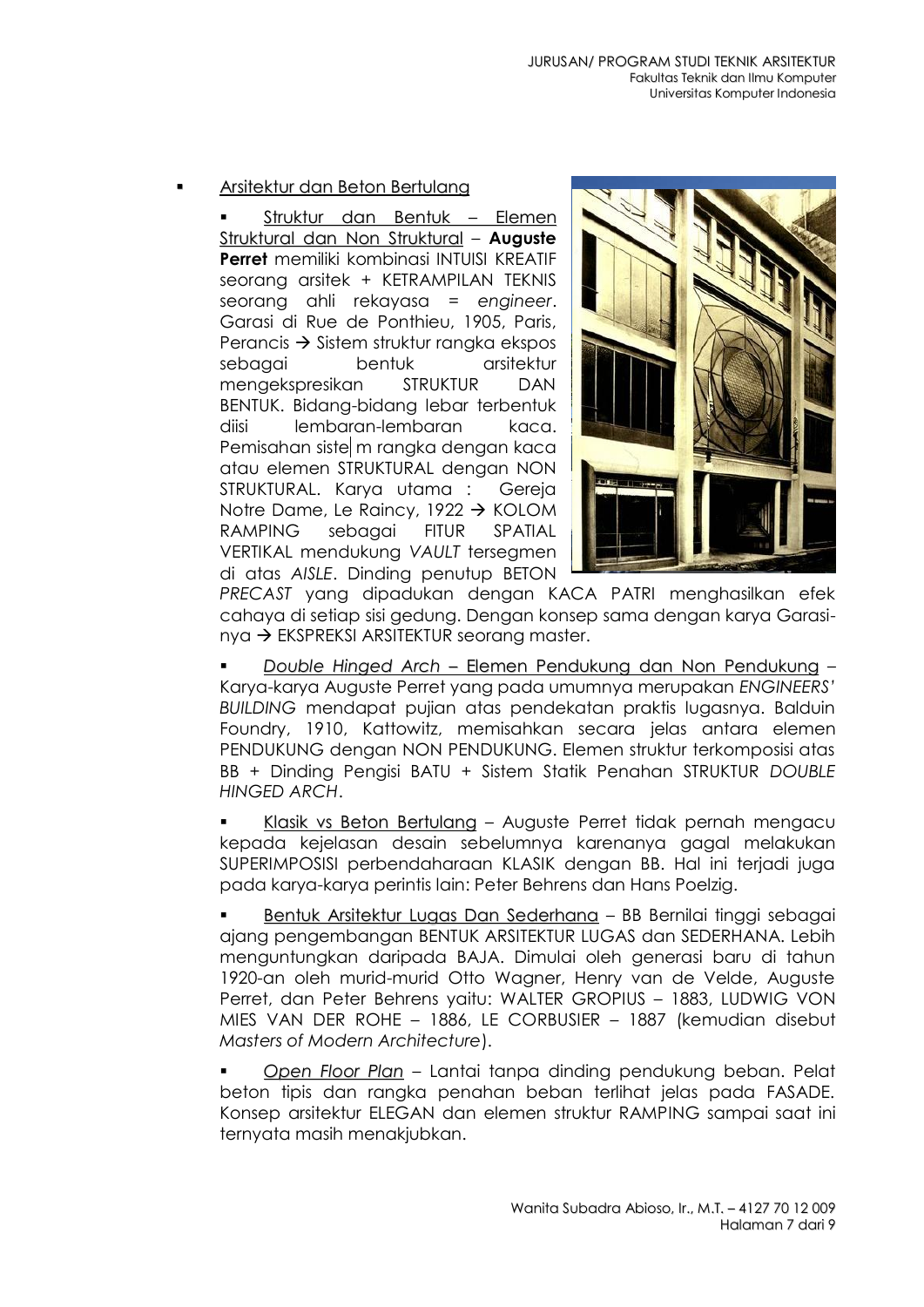#### MONUMENTALISME DAN EKSPRESIONISME

MONUMENTALISME

 Efek Monumental – Peter Behrens, Turbin AEG, 1909, Berlin, MENDRAMATISASI bentuk rancangannya sedemikian rupa, sehingga kehilangan KELUGASAN, KEPRAKTISAN, dan KARAKTER dan hanya menjadi sebuah MONUMEN. Efek monumental diperkuat oleh bagian-bagian MASIF yang seolah-olah berkekuatan



struktur, padahal murni elemen FORMAL yang diletakkan di atas sistem struktur penahan beban berkonstruksi baja.

 Konsep Klasik dan Neo Klasik – Peter Behrens, Germany Embassy, 1912, St. Petersburg  $\rightarrow$  menuju BENTUK KLASIK. Gedung-gedung berikutnya khusus setelah PD I menunjukkan pendekatan MONUMENTAL yang diekspresikan melalui bentuk-bentuk KUNO yang BERAT dan secara bersamaan NEO KLASIK merasuki rancangannya.



 Arsitektur Hura-Hura = Exuberant Architecture – Selain Peter Behrens, Hans Poelzig, 1869 – 1936, pun pada awalnya menggunakan bentuk LUGAS dan SEDERHANA  $\rightarrow$  bentuk KONVENSI KLASIK sehingga keduanya cenderung MONUMENTAL yang disebut sebagai *EXUBERANT ARCHITECTURE* = ARSITEKTUR HURA-HURA.

EKSPRESIONISME

 Ekspresionisme – Kontribusi signifikan Auguste Perret, Peter Behrens, dan Hans Poelzig bagi  $AM \rightarrow$  Karya-karya sebelum 1914. Pada dekade kedua gambarannya sangat membingungkan dan paralel dengan kemunculan EKSPRESIONISME. Auditorium Berlin Schauspielhaus, Hans Poelzig, memiliki EKSPRESI FANTASTIK dengan bentukan menyerupai STALAKTIT.



 Arsitektur Ekspresionis – Pengembangan potensi SENI KONTEMPORER berciri  $\rightarrow$  Permukaan Polos + Bentukan Arsitektural 3D. Seringkali